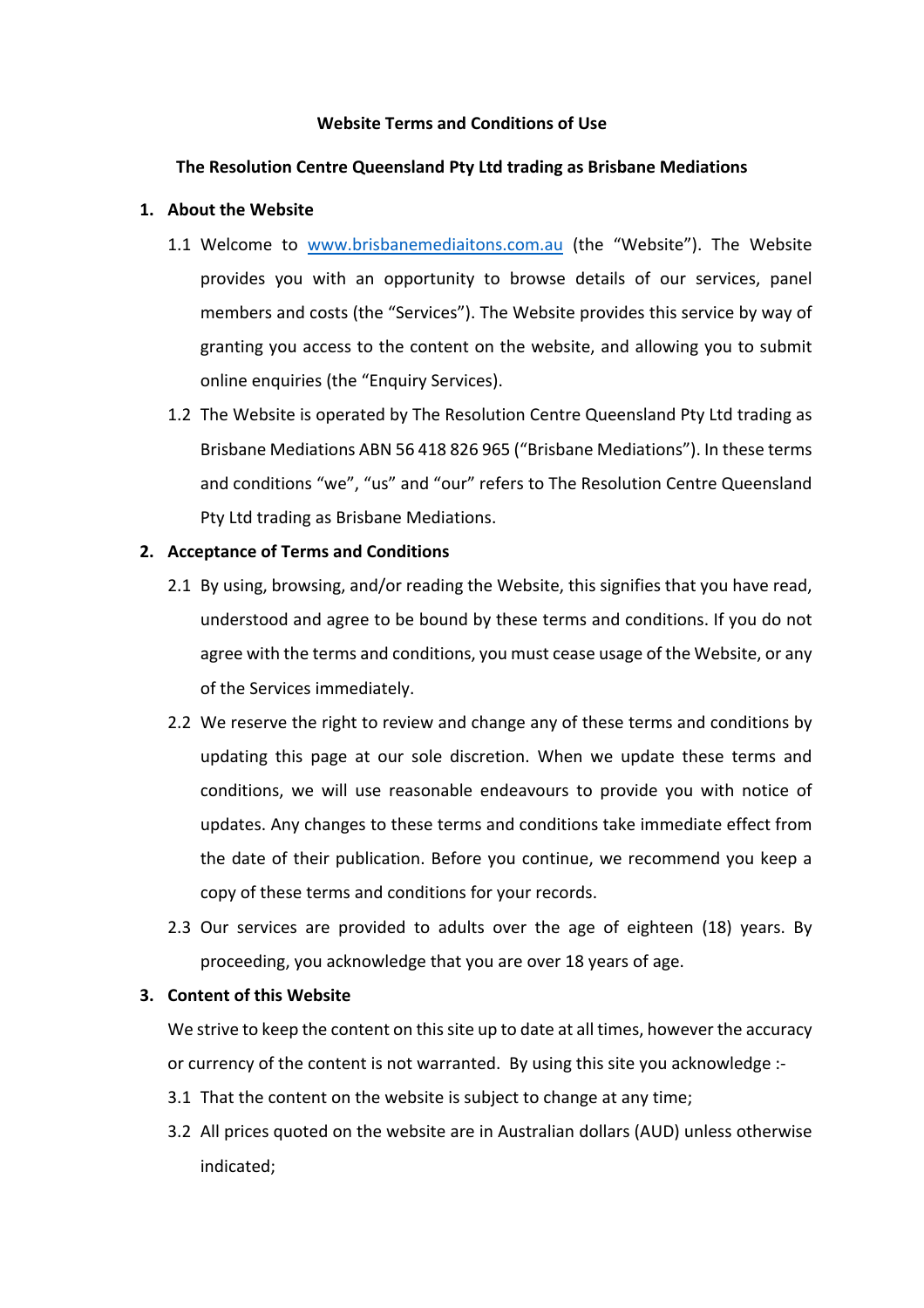- 3.3 Prices quoted on this website should be used as a guide only as they may change from time to time;
- 3.4 Any reliance you place on the content of this website is at your own risk;
- 3.5 If you consider that any content on this site has breached these terms and conditions please email resolve@brisbanemediations.com.au. We will consider your objection to any such content and consider whether it should be removed at our discretion.

### **4. Lawful Purposes**

- 4.1 You agree to use this website for lawful purposes only and in a manner that does not infringe the rights or restrict the use or enjoyment of this website by any other party.
- 4.2 You must not submit or post any defamatory, obscene, offensive or unlawful material on this website or any material that encourages contravention of any laws.
- 4.3 You must not disrupt or interfere with this website of servers or other software, hardware or equipment connected to or via the website.
- 4.4 You must not reproduce any content from this website without our express written permission, which we may withhold or grant at our discretion.
- 4.5 You must not violate any applicable law relating to your use of the website.
- 4.6 You must not use or distribute personal data or private information about other users of this website.
- 4.7 In these terms and conditions applicable law means the laws of the State of Queensland Australia.

### **5.** Registration to use the Enquiry Services

- 5.1 In order to access the Enquiry Services, you may be required to provide personal information about yourself (such as identification or contact details), including, but not restricted to:-
	- 5.1.1 An email address;
	- 5.1.2 Preferred username;
	- 5.1.3 A mailing address;
	- 5.1.4 A telephone number:
	- 5.1.5 A password.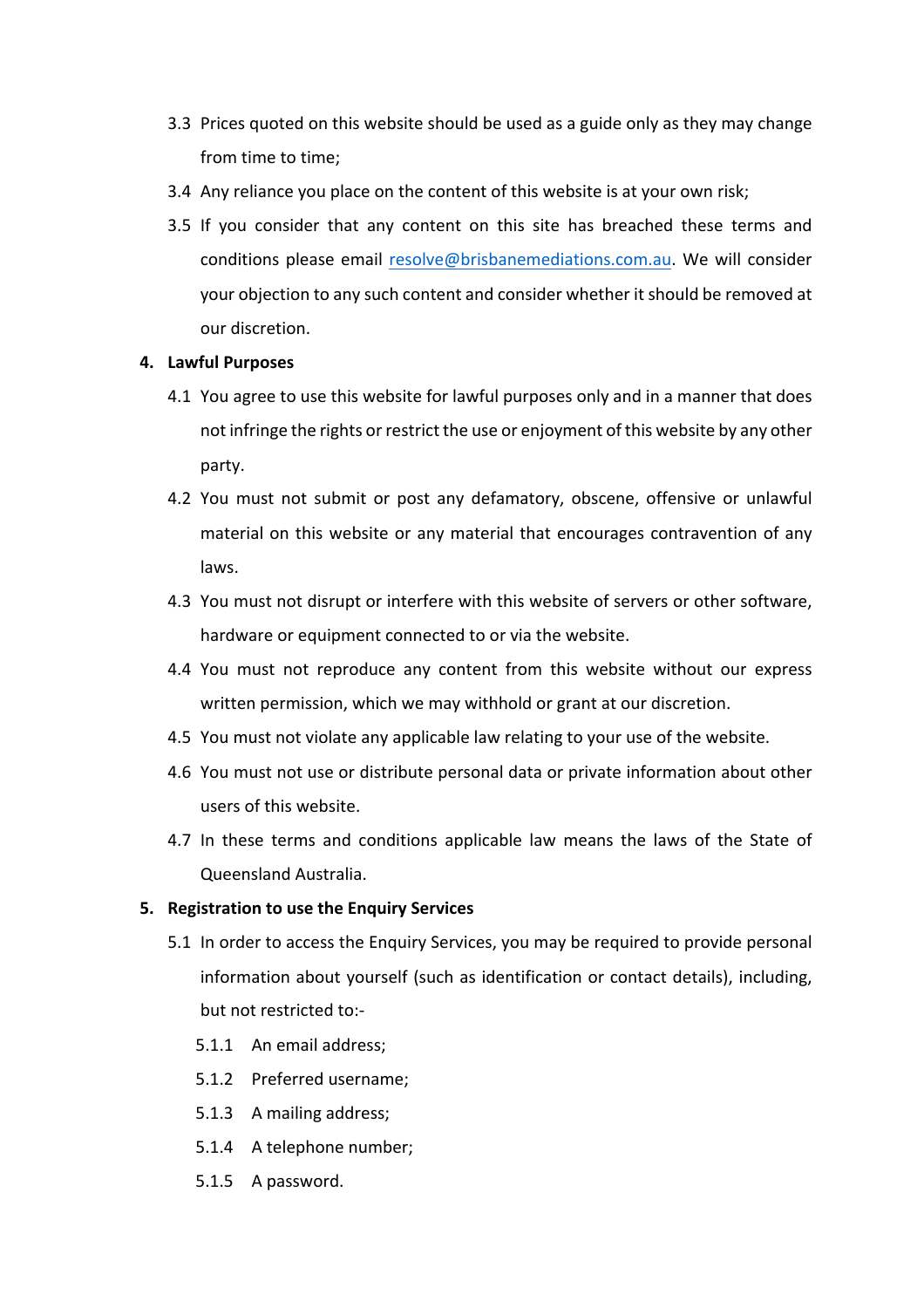5.2 You warrant that any information you give to us in the course of completing the registration process will always be accurate, correct and up to date.

## **6. Security**

- 6.1 No date transmission over the internet can be guaranteed as totally secure and you should be aware of the risks of using websites. We do not warrant and cannot ensure the security of any information which you transmit to us.
- 6.2 We recommend you use appropriate and up to date firewall and anti-virus software to protect your computer and associated systems.
- 6.3 Once your information is received by us we will use all reasonable endeavours to preserve the security of your information.

## **7. Privacy**

- 7.1 Please see our Privacy Policy for information about how we protect any personal information which you provide to us, and our compliance with privacy legislation.
- 7.2 We encourage you to read the website terms and conditions of any linked websites prior to using or engaging with those websites.

## **8. Linked Websites**

We have no direct control over the content in any websites linked to www.brisbanemediations.com.au or the availability of those websites. Any hyperlink on our website to another website does not imply our endorsement or support of the operator of that website, or the content in those websites.

### **9. Cookies**

- 9.1 When you are using this website we may issue to and request from your device blocks of data known as "cookies". We use cookies to provide us with information about your activities on the website. Cookies do not allow us to obtain personal information about you unless you provide it to us, or your browser settings provide the information automatically. We suggest you check your browser settings before using this website. You may delete and/or block all cookies used by this website, but if you do so, parts of this website may not work properly.
- 9.2 We may use the following cookies on this website:-
	- 9.2.1 cookies which are essential to enable you to move around the website and use its features: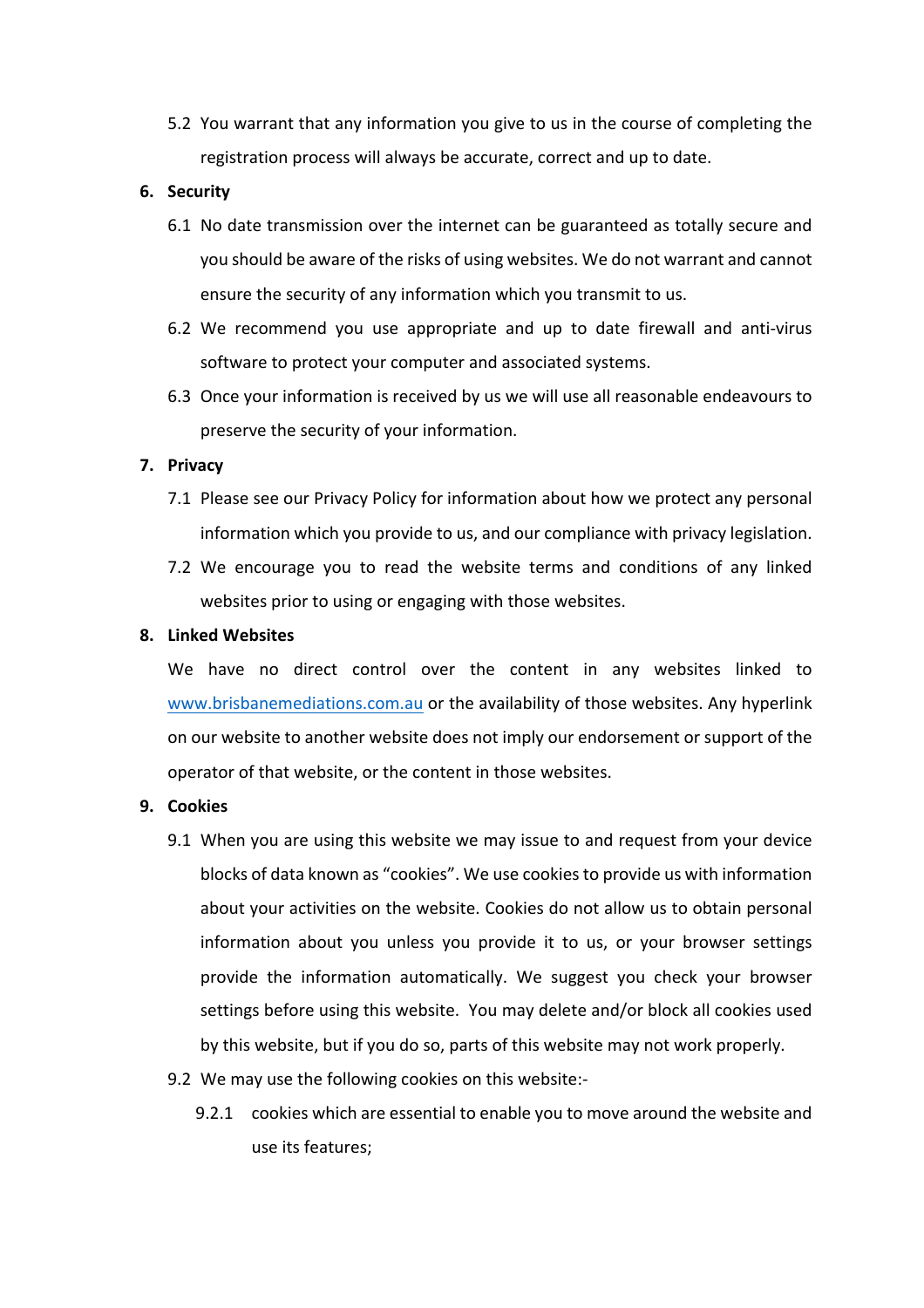- 9.2.2 cookies that collect information about how visitors use the site, for example, which pages are visited the most;
- 9.3 all information collected by our cookies is aggregated, anonymous, and used to improve how the website works;
- 9.4 By using this website you agree that we can place these types of cookies on your device.

# **10. Intellectual Property Rights**

- 10.1 All content on this site belongs to us and is subject to copyright, trademark, and possibly other intellectual property rights. Content means anything that you see, read download or access on www.brisbanemediations.com.au including, but not limited to text, images, artwork, design, graphics, and other material or subject matter on this website.
- 10.2 You must not reproduce, publish, display or otherwise use any of the content on this site without our prior written consent.

### **11. Disclaimers**

- 11.1 No warranty is provided, either express or implied, to users of this website, and users are advised that reading content on this site is no substitute for professional advice, legal or otherwise.
- 11.2 To the extent permitted by law, any condition or warranty which would otherwise be implied into these terms and conditions is excluded.
- 11.3 We are not responsible for any damage to your computer system which may arise in connection with your use of this website or any linked website.
- 11.4 We may host third party content on this website, however responsibility for that content rests with the owners of that material and we are no responsible for any errors or omissions in such material.

#### **12. Indemnity**

By accessing this website you agree to indemnify us against all claims, actions, damages, costs and expenses, including legal fees arising from or in connection with vour use of our website.

## **13. Jurisdiction**

These terms and conditions are to be governed by and construed in accordance with the laws of the State of Queensland, Australia and any claim made which in any way